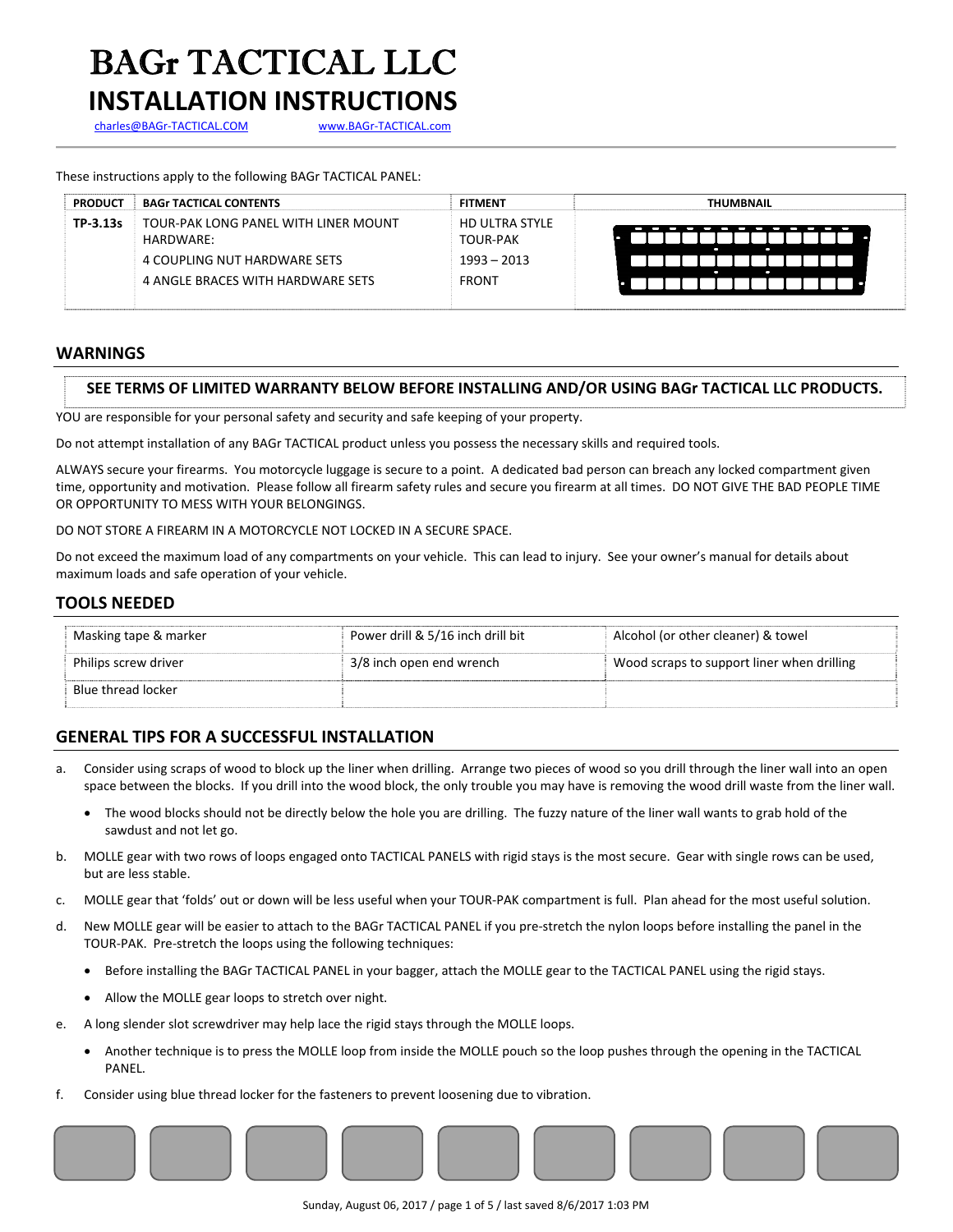## BAGr TACTICAL LLC

### **INSTALLATION INSTRUCTIONS**

charles@BAGr-TACTICAL.COM www.BAGr-TACTICAL.com

- g. In some unusual situations, you may consider attaching the MOLLE gear to the BAGr TACTICAL PANEL before final installation of the TACTICAL PANEL. This may be an effective way to install MOLLE gear with especially tight gear loops found in some items and in new MOLLE gear. This technique may also be helpful for MOLLE gear attached to 3 row tall TACTICAL PANELS using 6 inch stays.
	- BAGr TACTICAL PANELS are designed with fasteners (coupling nuts specifically) to allow easy removal of screws from inside the TOUR‐PAK liner. This is possible without removing the liner. Remove the black countersunk screw, finish washer and 5/8 inch flat washer.
	- It may be helpful to use a 3/8 inch open end wrench to hold the coupling nut while removing and re‐installing the screws when removing the TACTICAL PANEL for any purpose.

### **LET'S GET STARTED**

- 1. Remove liner from TOUR‐PAK as instructed in the owner's service manual for your particular bike.
- 2. Attach the four angle braces to the four mounting holes in the ends of the BAGr TACTICAL PANEL using the following hardware components:
	- a. #10‐24 1/4 inch long black countersunk screw
	- b. #10‐24 weld nut
- 3. Tighten screws firmly, but allow the angles to rotate easily to align in steps below.
- 4. Place masking tape on the inside surface of the TOUR-PAK liner where you will drill the liner for the four center fasteners.
- 5. Place liner on hard surface. Align TACTICAL PANEL inside the liner to serve as a template to locate mounting holes. Position the TACTICAL PANEL in the desired location.
	- a. The panel should be centered from side to side in the liner.
	- b. Be certain the panel is level with the bottom of the liner and does not interfere with any accessories installed in the TOUR‐PAK liner.
- 6. Using a marker and the TACTICAL PANEL as a template, mark the location of the 4 mounting holes on the liner.
	- a. Drill four 5/16 inch holes at the marked locations. This is a slightly oversized hole to allow some adjustment to align TACTICAL PANEL inside TOUR‐PAK liner. The hole will be concealed by the 5/8 inch diameter washers. In some cases, you might oversize the hole even a bit more than 5/16 inch. This can help with alignment of the TACTICAL PANEL if the holes you drill are not in exact locations.
	- b. Remove all the masking tape from this area and clean the drill waste from the inside and outside of the liner.
- 7. Attach four sets of the following hardware components to the four mounting holes in the middle of the TACTICAL PANEL (insert the screws from the textured side of the TACTICAL PANEL):
	- a. #10‐24 1/2 inch long black countersunk screw
	- b. #10 black finish washer
		- The above hardware will be on the textured side of the panel & visible when the panel is installed.
		- The screw head and washer should be centered in the slotted hole for the best fit.



The installed TACTICAL PANEL. This is your goal.



TACTICAL PANEL with angle braces attached.



Masking tape with hole locations marked.

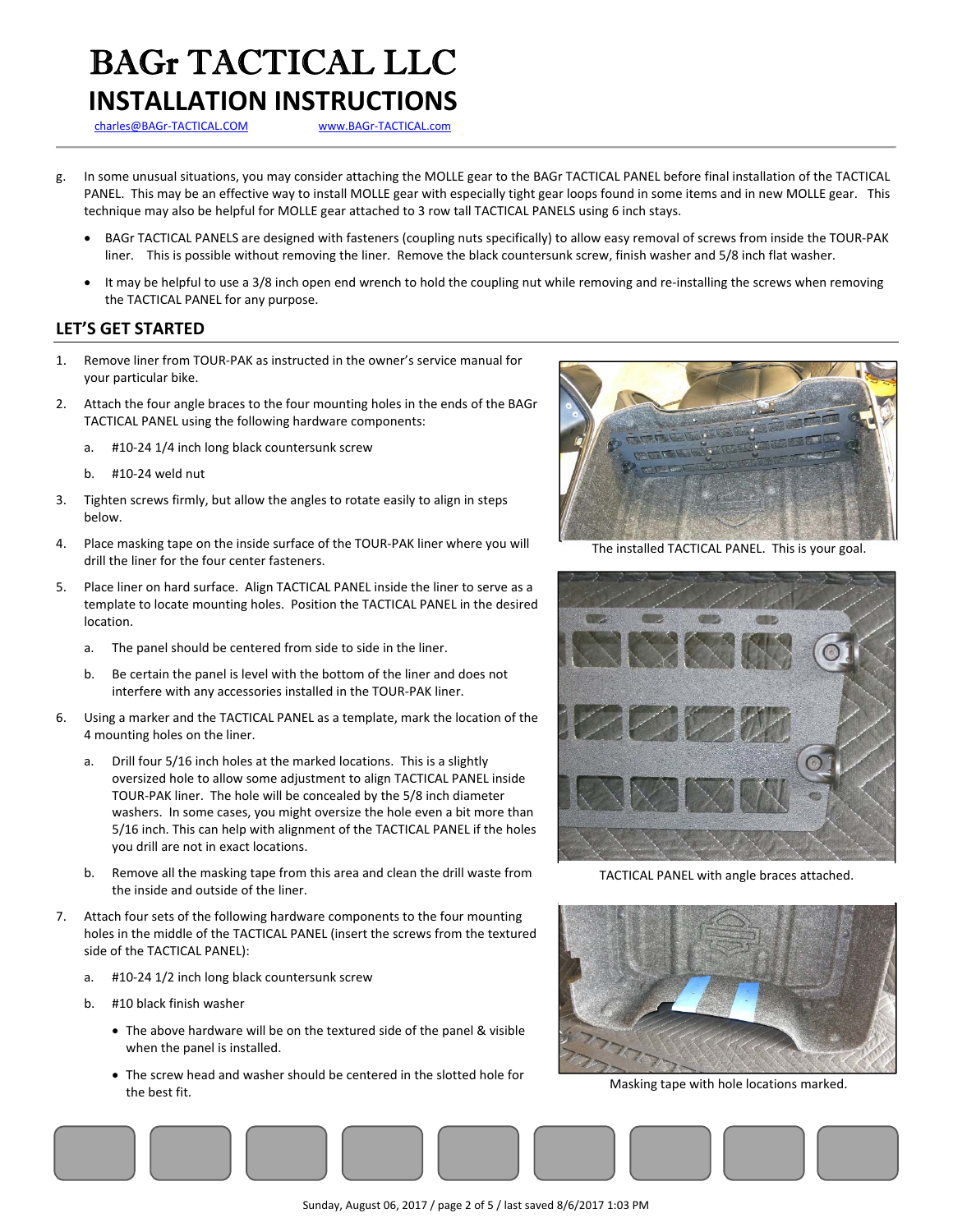### BAGr TACTICAL LLC **INSTALLATION INSTRUCTIONS**

charles@BAGr-TACTICAL.COM www.BAGr-TACTICAL.com

- c. #10 5/8 inch diameter flat washer
- d. #10‐24 coupling nut
	- The above hardware will be on the smooth side of the panel & between the TACTICAL PANEL & the liner when the panel is installed.
	- Tighten the above hardware to fit snuggly and prevent hardware from moving.
- 8. Using four sets of the following hardware components, attach the BAGr TACTICAL PANEL to the interior of the TOUR‐PAK liner:
	- a. #10‐24 1/2 inch long truss head screw
	- b. Two #10 5/8 inch diameter flat washers
		- The above hardware will be on the outside of the liner.



PANEL installed per step 8.

- 9. Be certain panel is centered from side to side in the liner and aligned with the bottom of the liner. When the TACTICAL PANEL is aligned, snuggly tighten the four truss head screws from the outside of the liner. You may find it helpful to hold the coupling nuts with a 3/8 inch open end wrench in the space between the TACTICAL PANEL and the liner. THIS ALIGNMENT STEP IS IMPORTANT FOR THE BEST INSTALLATION RESULT.
- 10. THIS SEQUENCE OF STEPS IN IMPORTANT FOR A CLEAN INSTALLATION: Place the liner with the TACTICAL PANEL partially installed back in the TOUR‐PAK. Secure the front of the liner to the inside front of the TOUR‐PAK. This helps align the TACTICAL PANEL so it does not pull the liner away from the TOUR‐PAK. Place masking tape under the angle brackets to allow marking the hole locations.
	- a. Rotate the four angle braces to be flush against the inside of the liner. Be certain the TACTICAL PANEL is straight and mark the hole locations for securing the four angle braces onto the masking tape. If the panel is not straight, it may pull the liner away from the inside of the TOUR‐PAK.
	- b. IT IS ESPECIALLY IMPORTANT TACTICAL PANEL ISS NOT BENT BACKWARD IN A MANNER TO PULL FROM OF LINE AWAY FOR TOUR‐PAK. IF THIS OCCURS, RE‐DRILL THE HOLES FOR THE ANGLE BRACES IN A MORE FORWARD LOCATION.
- 11. Remove the liner from the TOUR-PAK. Remove the TACTICAL PANEL where it is secured with the four middle fasteners. You can leave the coupling nut, washers and screw attached to the liner for this step.
- 12. Place the liner on a hard surface and drill the four holes for the corner braces using a 5/16 inch drill bit.



Secure the liner to the front of the TOUR‐PAK.

- a. Remove all the masking tape from this area and clean the drill waste from the inside and outside of the liner.
- 13. Reinstall the TACTICAL PANEL using the four middle fasteners and washers. Loosely tighten the screws.
- 14. Using four sets of the following hardware components, secure the angle brackets to the interior of the TOUR‐PAK liner:
	- a. #10‐24 1/4 inch long black countersunk screw (visible from inside the TOUR‐PAK liner in the corner brace)
	- b. #10‐24 weld nut (on the outside of the liner)
	- c. Loosely tighten these fasteners.
	- d. The angle brackets should be seated against the surface of the TACTICAL PANEL and the interior wall of the liner.
- 15. THIS STEP HELPS KEEP THE LINER FROM PULLING AWAY FROM THE SIDE WALLS OF THE TOUR‐PAK: Place the liner with the TACTICAL PANEL installed back in the TOUR‐PAK. Verify the TACTICAL PANEL is aligned with bottom of liner and centered from side‐to‐side.
	- a. Securely tighten screws in the angle brackets where they attach to the liner.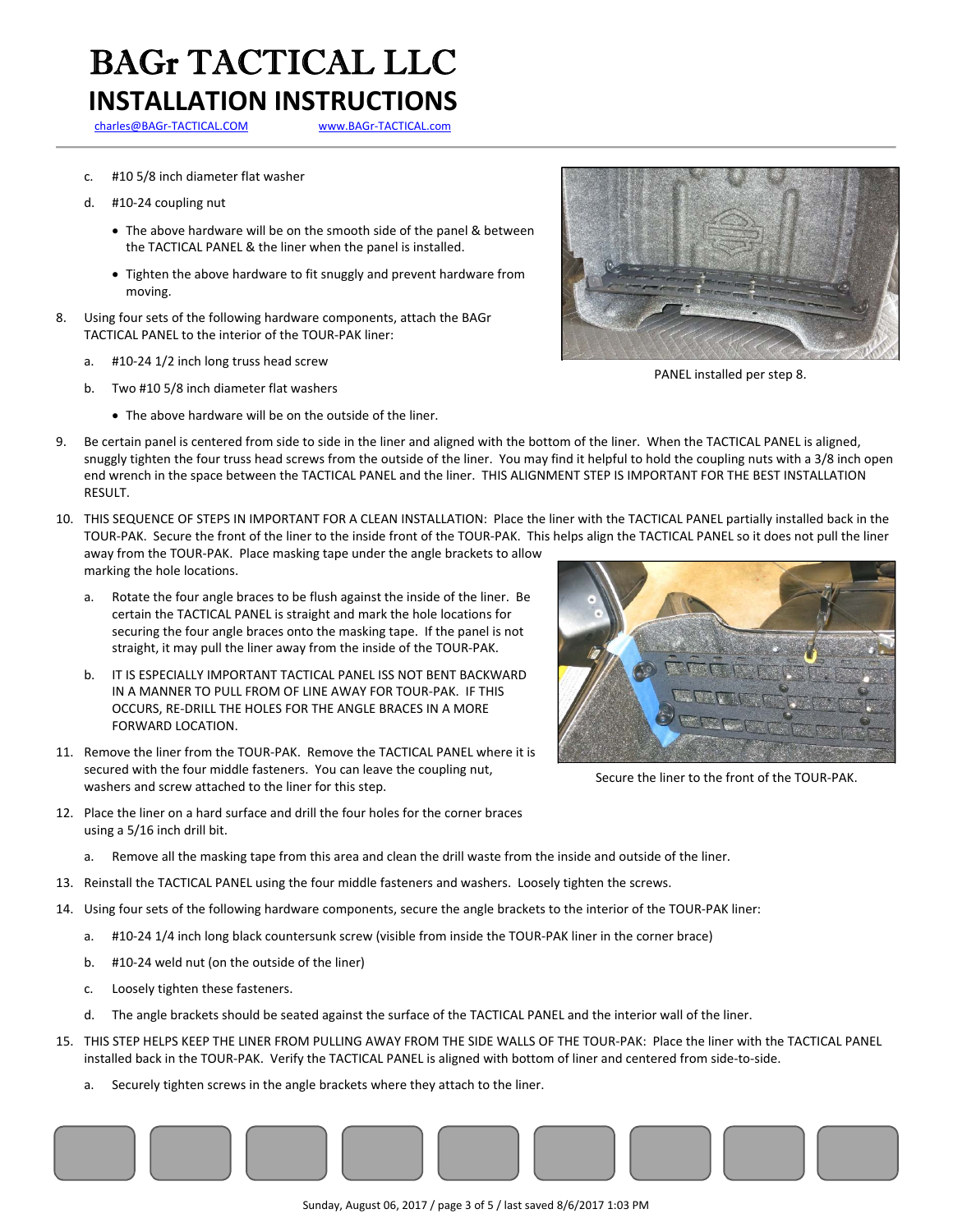### BAGr TACTICAL LLC **INSTALLATION INSTRUCTIONS**

charles@BAGr-TACTICAL.COM www.BAGr-TACTICAL.com

### 16. Tighten all fasteners.

- a. Slightly loosen the screws in the angle brackets where they attach to the TACTICAL PANEL. Apply pressure pushing the liner and angle brackets against the side wall of the TOUR‐PAK. This should allow the angle bracket to slide outward in the slotted mounting holes in the TACTICAL PANEL.
- b. Holding pressure against the side wall of the TOUR‐PAK, tighten fasteners in the angle bracket where they attach to the TACTICAL PANEL.
- 17. OPTIONAL STEP: Some liners are installed with hook & loop fasteners. If your liner is not installed with hook & loop fasteners, and you want a connection between the liner and the TOUR‐PAK, pick up some hook & loop strips from your local hardware store or big box.
	- a. Be certain the inside surface of the tour‐pak compartment and the outside of liner are clean for attaching hook & loop patches. Clean if necessary.
	- b. Attach at least four hook patches to inside surface of tour‐pak. Position one patch on each side (near where angle braces are attached to liner) and two patches across front of tour‐pak (near where four center spacers are attached to liner).
	- c. Attach four loop patches to exterior surface of the liner to align with hook patches.
- 18. Reinstall liner into tour-pak. Press the liner to securely attach liner to hook & loop patches.
- 19. Install your tactical gear using the rigid BAGr TACTICAL STAYS.
	- a. See GENERAL TIPS FOR A SUCCESSFUL INSTALLATION above.
	- b. For some MOLLE gear, pre‐stretch the loops before attempting to attached the items to the BAGr TACTICAL PANEL.
	- c. Slide the stays along the back of the TACTICAL PANEL to engage the MOLLE loops. The stay should be oriented so the tip of the rivet engages into the slotted hole of the TACTICAL PANEL. When properly installed, the stay latches in place.



Back view of stays inserted and latched.

### **INSTALLATION INSTRUCTIONS for TOOL LOOP (optional accessory)**

- 1. When securing the TOOL LOOP to the slotted holes at the top of the TACTICAL PANEL, no drilling is necessay. See photo at right.
- 2. Determine the location for the TOOL LOOP. Attach the TOOL LOOP using the following hardware components:
	- a. #10‐24 1/2inch long black countersunk screw
	- b. #10‐24 weld nut
- 3. Securely tighten all screws.



The tool loop installed. Carabiner not provided.